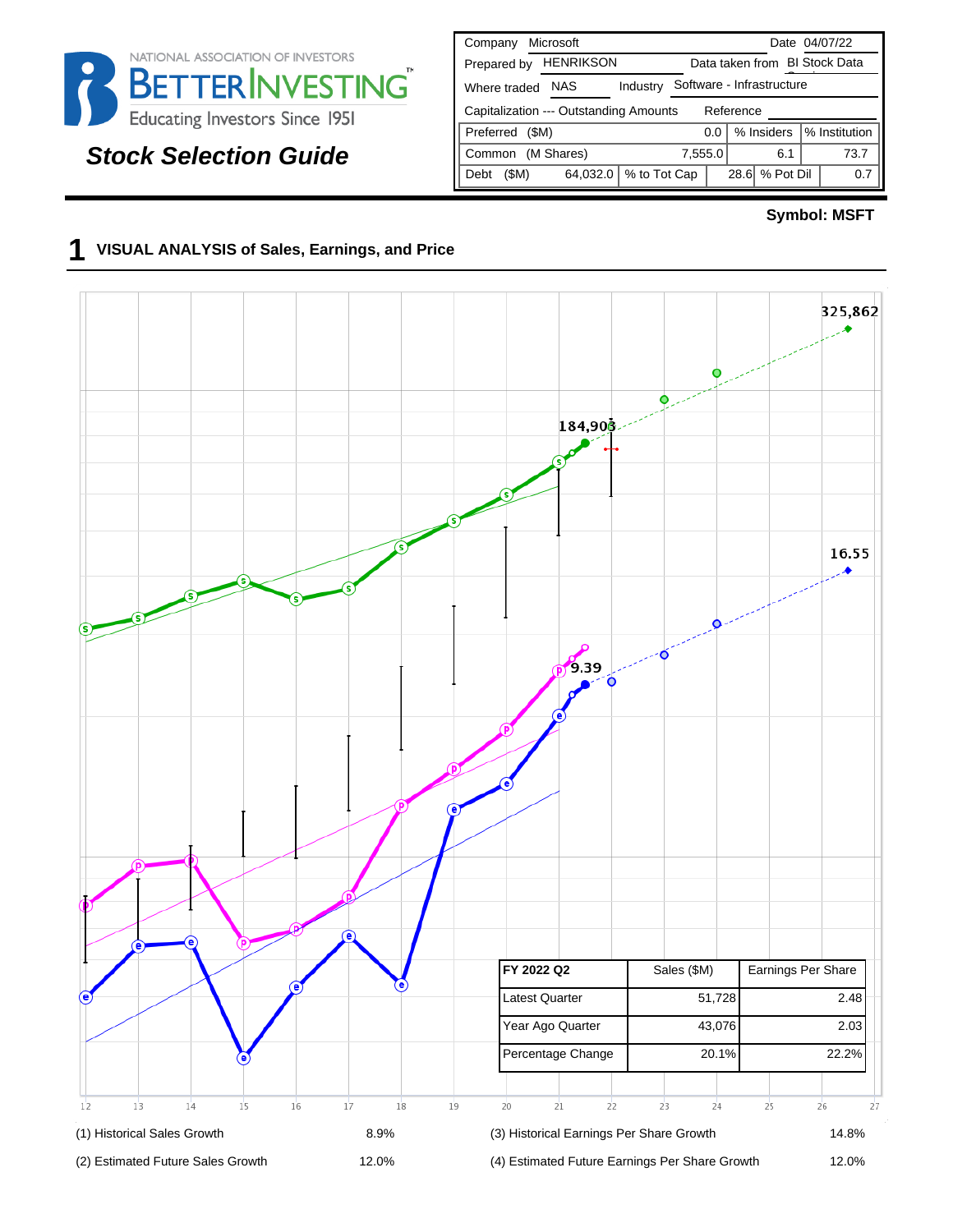# *<u>EVALUATING Management</u>*

|  | <b>Microsoft</b> |
|--|------------------|
|--|------------------|

|                                | 2012     | 2013     | 2014     | 2015     | 2016     | 2017     | 2018     | 2019     | 2020  | 2021  | Last 5 Year Avg. |
|--------------------------------|----------|----------|----------|----------|----------|----------|----------|----------|-------|-------|------------------|
| <b>Pre-tax Profit on Sales</b> | 30.2%    | $34.7\%$ | $32.0\%$ | 19.8%    | $23.1\%$ | 25.7%    | $33.1\%$ | $34.7\%$ | 37.1% | 42.3% | 34.6%            |
| % Earned on Equity             | 24.4%    | 28.0%    | 24.8%    | $13.2\%$ | 21.9%    | $30.0\%$ | $20.6\%$ | $40.8\%$ | 38.1% | 45.0% | 34.9%            |
| % Debt To Capital              | $15.3\%$ | 16.5% l  | $20.1\%$ | $30.6\%$ | 42.7%    | 54.4%    | 49.7%    | 43.4%    | 37.5% | 32.3% | 43.5%            |

#### **3 PRICE-EARNINGS HISTORY as an indicator of the future**

This shows how stock prices have fluctuated with earnings and dividends. It is building block for translating earnings into future stock prices. **CLOSING PRICE** 301.37 (04/07/22) **HIGH THIS YEAR** 349.67 **LOW THIS YEAR** 238.07

|                                    | A              | B     | С                                              | D            | E                                         | F                | G           | н            |
|------------------------------------|----------------|-------|------------------------------------------------|--------------|-------------------------------------------|------------------|-------------|--------------|
| Year                               |                | Price | <b>Price Earnings Ratio</b><br><b>Earnings</b> |              |                                           | <b>Dividend</b>  | % Payout    | % High Yield |
|                                    | High           | Low   | Per Share                                      | High $A / C$ | Low $B/C$                                 | Per Share        | $F/C * 100$ | $F/B * 100$  |
| 2017                               | 72.9           | 50.4  | 2.71                                           | 26.9         | 18.6                                      | .53              | 56.5        | 3.0          |
| 2018                               | 102.7          | 68.0  | 2.13                                           | 48.2         | 31.9                                      | 1.651            | 77.5        | 2.4          |
| 2019                               | 138.4          | 94.0  | 5.06                                           | 27.4         | 18.6                                      | .80 <sub>1</sub> | 35.6        | 1.9          |
| 2020                               | 204.4<br>130.8 |       | 5.76                                           | 35.5         | 22.7                                      | .99 <sub>1</sub> | 34.5        | 1.5          |
| 2021                               | 271.7<br>196.3 |       | 8.05                                           | 33.7         | 24.4                                      | 2.19             | 27.2        | 1.1          |
| AVERAGE                            |                | 107.9 |                                                | 30.9         | 21.1                                      |                  | 46.3        |              |
| <b>CURRENT/TTM</b>                 |                |       | 9.39                                           |              |                                           | 2.48             | 26.4        |              |
| AVERAGE PRICE EARNINGS RATIO: 26.0 |                |       |                                                |              | <b>CURRENT PRICE EARNINGS RATIO: 32.1</b> |                  |             |              |

## **4 EVALUATING RISK and REWARD over the next 5 years**

Assuming one recession and one business boom every 5 years, calculations are made of how high and how low the stock might sell. The upside-downside ratio is the key to evaluating risk and reward.

| A HIGH PRICE - NEXT 5 YEARS                                                                                                  |           |                                                |           |               |                          |             |                                  |                |
|------------------------------------------------------------------------------------------------------------------------------|-----------|------------------------------------------------|-----------|---------------|--------------------------|-------------|----------------------------------|----------------|
| Avg. High P/E                                                                                                                | 30.0      | X Estimate High Earnings/Share                 |           | 16.55         | $=$                      |             | Forecasted High Price \$         | 496.5          |
| <b>BLOW PRICE - NEXT 5 YEARS</b>                                                                                             |           |                                                |           |               |                          |             |                                  |                |
| (a) Avg. Low P/E                                                                                                             | 21.0      | X Estimate Low Earnings/Share                  |           | 9.39          | $\qquad \qquad =$        |             | Forecasted Low Price \$          | 197.2          |
| (b) Avg. Low Price of Last 5 Years                                                                                           |           | 107.9                                          |           |               |                          |             |                                  |                |
| (c) Recent Market Low Price                                                                                                  |           | 130.8                                          |           |               |                          |             |                                  |                |
| (d) Price Dividend Will Support                                                                                              |           | <b>Indicated Dividend</b><br><b>High Yield</b> | $=$       | 2.48<br>3.04% |                          | $=$         | 81.7                             |                |
|                                                                                                                              |           |                                                |           |               |                          |             | Selected Forecasted Low Price \$ | 197.2          |
| <b>C ZONING</b><br>using 25%-50%-25%                                                                                         |           |                                                |           |               |                          |             |                                  |                |
| Forecasted High Price                                                                                                        | 496.5     | <b>Minus Forecasted Low Price</b>              | 197.2     | $=$           | 299.3                    | Range.      | 25% of Range                     | 74.8           |
|                                                                                                                              | Buy Zone  | 197.2                                          | to        | 272.0         |                          |             |                                  |                |
|                                                                                                                              | Hold Zone | 272.0                                          | to        | 421.6         |                          |             |                                  |                |
|                                                                                                                              | Sell Zone | 421.6                                          | to        | 496.5         |                          |             |                                  |                |
| Present Market Price of                                                                                                      |           | 301.37                                         | is in the |               |                          | <b>HOLD</b> | Zone                             |                |
| D UPSIDE DOWNSIDE RATIO (POTENTIAL GAIN VS. RISK OR LOSS)                                                                    |           |                                                |           |               |                          |             |                                  |                |
| <b>High Price</b>                                                                                                            | 496.5     | <b>Minus Present Price</b>                     | 301.37    |               |                          | 195.08      |                                  |                |
| <b>Present Price</b>                                                                                                         | 301.37    | Minus Low Price                                | 197.2     | $=$           |                          | 104.17      | 1.9<br>$=$                       | To 1           |
| E PRICE TARGET (Note: This shows the potential market price appreciation over the next five years in simple interest terms.) |           |                                                |           |               |                          |             |                                  |                |
| <b>High Price</b>                                                                                                            | 496.5     |                                                |           |               |                          |             |                                  |                |
| <b>Closing Price</b>                                                                                                         | 301.37    | 1.6473<br>$=$                                  | X<br>100  | 164.73<br>$=$ | $\overline{\phantom{0}}$ | 100<br>$=$  | 64.7                             | % Appreciation |

This combines price appreciation with dividend yield to get an estimate of total return. It provides a standard for comparing income and growth stocks.

| A | Indicated Annual Dividend                          | 2.19           |               |                                                   |                                                        |
|---|----------------------------------------------------|----------------|---------------|---------------------------------------------------|--------------------------------------------------------|
|   | <b>Closing Price</b>                               | 301.37         | 0.0082<br>$=$ | $0.8 \%$<br><b>Current Yield</b><br>$=$           |                                                        |
|   | <b>B AVERAGE YIELD - USING FORECAST HIGH P/E</b>   |                |               | <b>AVERAGE YIELD - USING FORECAST AVERAGE P/E</b> |                                                        |
|   | Avg. % Payout<br>$=$<br>Forecast High PE           | 46.3%<br>30.00 | 1.5%          | Avg. % Payout<br>Forecast Average PE              | $-46.3\%$<br>1.8%<br>$=$<br>25.50                      |
|   | C COMPOUND ANNUAL RETURN - USING FORECAST HIGH P/E |                |               |                                                   | <b>COMPOUND ANNUAL RETURN - USING FORECAST AVG P/E</b> |
|   | Annualized Appreciation                            | 10.5 %         |               | <b>Annualized Appreciation</b>                    | $7.0\%$                                                |
|   | Average Yield                                      | 1.5%           |               | Average Yield                                     | 1.8%                                                   |
|   | Annualized Rate of Return                          | 12.0 %         |               | Annualized Rate of Return                         | 8.8%                                                   |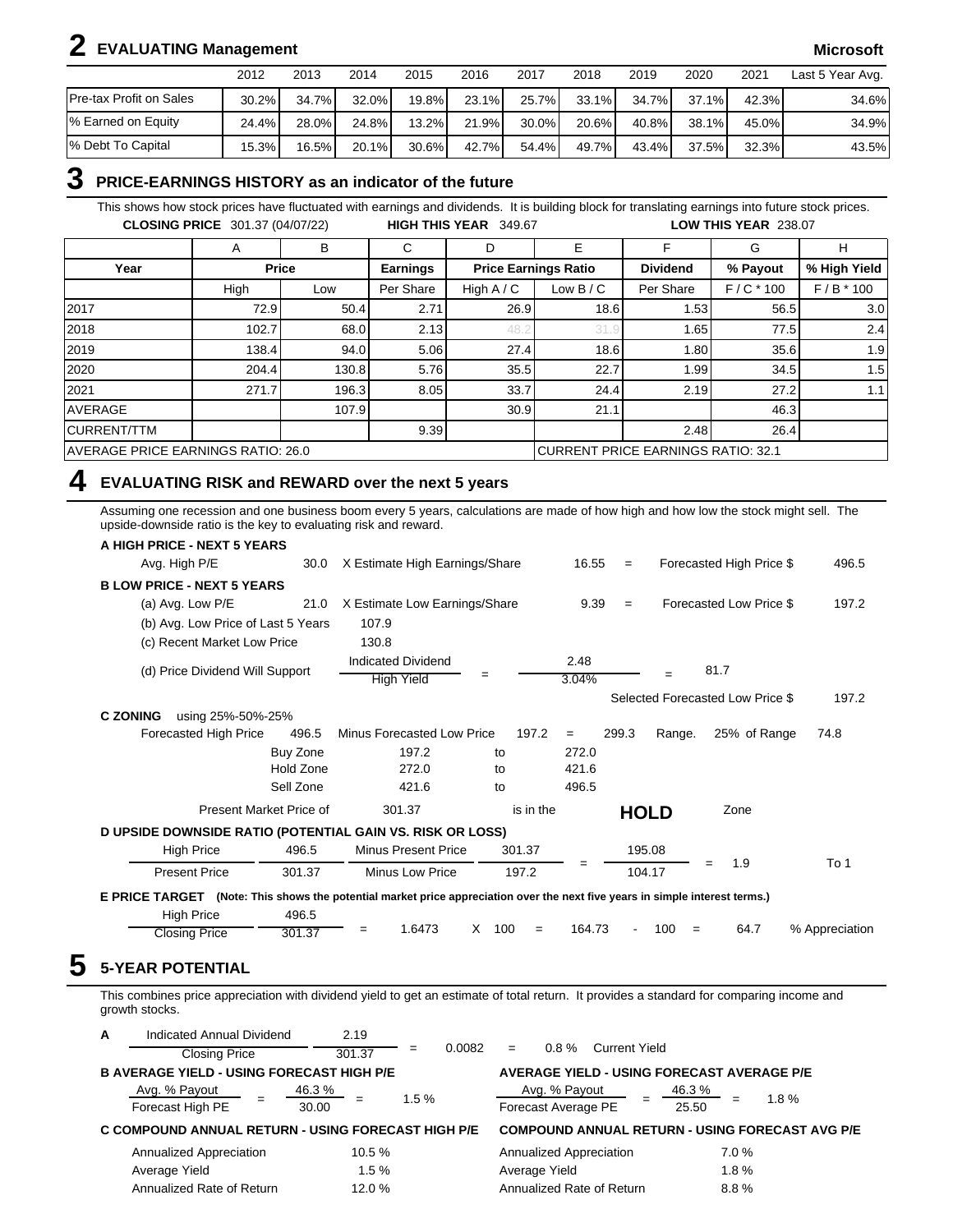

## **Notes: MSFT 4/8/22**

| Date     | <b>Subject</b>             | <b>Description</b>                                                                                                                                                                                                                                                                                                                                                                                                                                                                                                                                                                                                                                                                                                                                                                                                                                                                                                                                                                                                                                                                                                                                                                                                             | <b>Type</b> |
|----------|----------------------------|--------------------------------------------------------------------------------------------------------------------------------------------------------------------------------------------------------------------------------------------------------------------------------------------------------------------------------------------------------------------------------------------------------------------------------------------------------------------------------------------------------------------------------------------------------------------------------------------------------------------------------------------------------------------------------------------------------------------------------------------------------------------------------------------------------------------------------------------------------------------------------------------------------------------------------------------------------------------------------------------------------------------------------------------------------------------------------------------------------------------------------------------------------------------------------------------------------------------------------|-------------|
| 04/11/22 | Notes for my SSG           | Followed methodology of new BI: Adding Judgment Stock<br>Training Series, as well as followed my analysts' consensus<br>method. My results was to forecast sales and earnings at 12%.<br>(If I'd used 14%, which is uncomfortable for my analysis, the<br>Hold result would have been the same)                                                                                                                                                                                                                                                                                                                                                                                                                                                                                                                                                                                                                                                                                                                                                                                                                                                                                                                                | Study       |
| 04/08/22 | <b>MSFT Review</b>         | The "Adding Judgment to the SSG" series is reviewing<br>Microsoft. 14% selected for sales growth.                                                                                                                                                                                                                                                                                                                                                                                                                                                                                                                                                                                                                                                                                                                                                                                                                                                                                                                                                                                                                                                                                                                              | Community   |
| 10/14/21 | <b>VC MSFT Notes</b>       | Sales. New CEO started in 2014. Only considering 2015 and<br>onward in analysis                                                                                                                                                                                                                                                                                                                                                                                                                                                                                                                                                                                                                                                                                                                                                                                                                                                                                                                                                                                                                                                                                                                                                | Community   |
| 08/12/21 | Updated SSG 8/12/21        | I just lost an excessive set of notes. M <sup>*</sup> Notes summary based Community<br>mostly on my memory<br>--Had an new CEO starting in 201<br>--Developed Azure software, a products allowing companies to<br>move to the cloud at their speed<br>--Moved key product software to subscription basis, Like Office<br>365<br>--Moved the number of users of Linkedin up by 36% since<br>purchase of Linkedin.<br>--Improved and taking advantage of their SQL software.<br>--Gaming console has been expanding but is realistically still a<br>4-6 year time horizon<br>--We believe revenue growth will be driven by Azure, Office<br>365, Dynamics 365, and LinkedIn. Azure, in particular, is the<br>single most critical revenue driver over the next 10 years, in<br>our view, as hybrid environments (where Microsoft excels)<br>drive mass cloud adoption. We believe the combination of<br>Azure, DBMS, Dynamics 365, and Office 365 will drive above-<br>market growth as CIOs continue to consolidate vendors<br>$-FV = $325$ , Current price $= $286.95$<br>--Net Margins 36.45%<br>--ROA 19.3%<br>-+-+ I think there is more potential than what my SSG shows,<br>and we should hold on to our position in MSFT |             |
| 05/04/21 | MSFT Update 4 May 21<br>LO | Update study incorporating May 7, 2021 VL Data. Adjusted<br>Sales Growth % so that it would achieve 240,000 (\$mill)<br>Revenues projection. This resulted in a 10.9% growth rate.<br>Adjusted Earnings Growth % so that it would achieve 11.00<br>EPS projection, which resulted in a 14% growth rate. I used<br>VL's 28% Payout projection. I left unchanged SSG's High PE<br>of 33 and Low PE of 22.1. Current PE is 37.1. I reduced MSFT<br>price at time of study, \$246.38, which gave me a Low Price of<br>\$197.10 resulting in an U/D ratio of 2.1:1 and Hold<br>recommendation with a Buy below \$239.30. CAR using High<br>PE is 8.6% CAR using Average PE is 6.9%.                                                                                                                                                                                                                                                                                                                                                                                                                                                                                                                                                 | Community   |
| 04/12/21 | 4.12.2021 update           | Microsoft is in the hold range. The company bought AI<br>software company Nuance. This company serves the<br>healthcare industry with 55% of doctors and 75 % of<br>radiologists using the application.                                                                                                                                                                                                                                                                                                                                                                                                                                                                                                                                                                                                                                                                                                                                                                                                                                                                                                                                                                                                                        | Community   |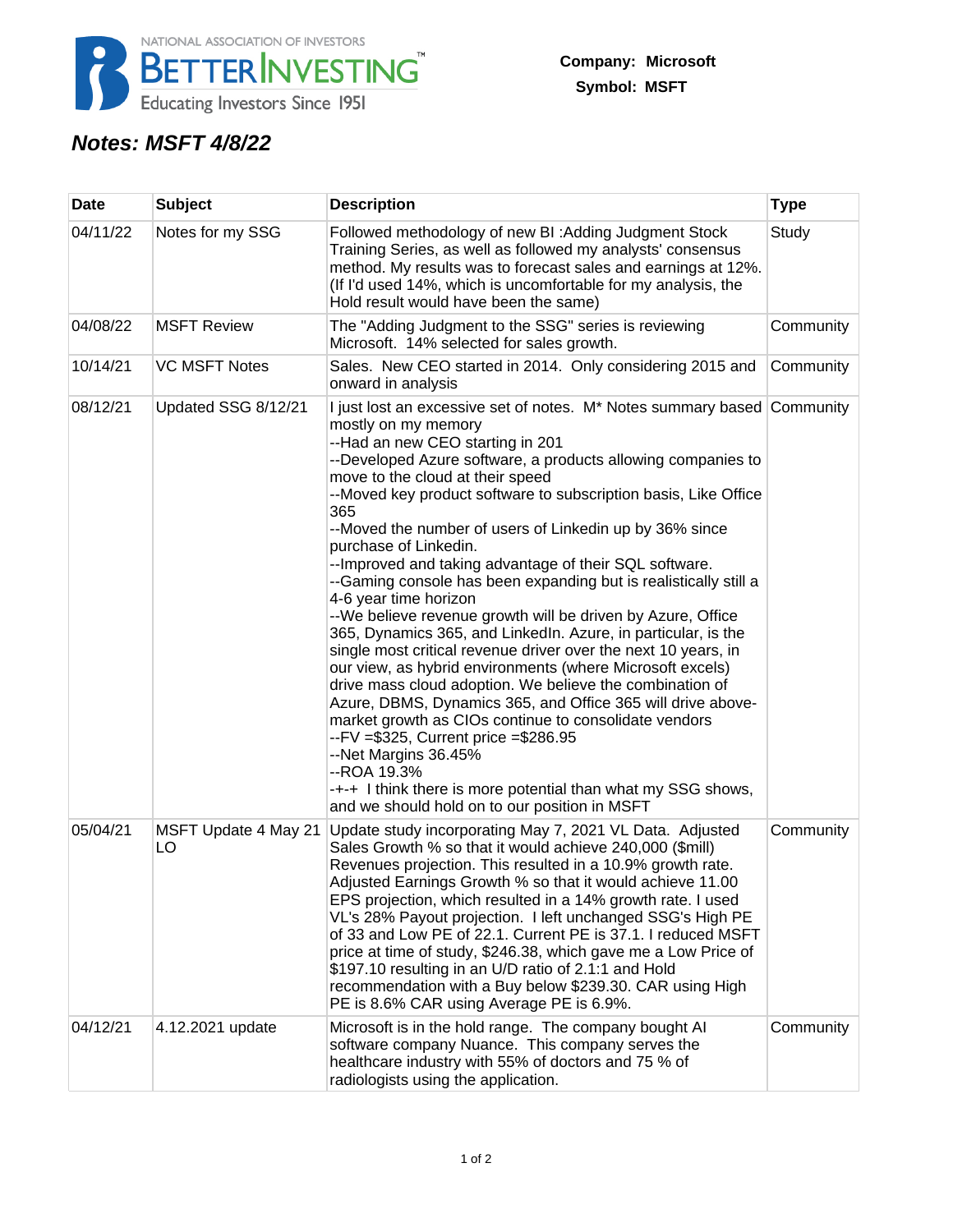| 10/12/20 | update Oct 2020                    | Microsoft is a stable growth company, increasing productivity in Community<br>Business processes by 12% in 2020. The intelligent cloud<br>increased by 24% as Azure revenue grew 56%.<br>Microsoft also won 13 slots in the European Android auction,<br>That translates into Google and the winner displaying their<br>search engines at the same time in European countries. That<br>also should increase earnings.                                                                                                                                                                                                                                                                                                                                                                                                                                                                                                                                                                                                                                                                                                                                                                                                                                                                                                                                                                                                                                                                                                                                                                                                                                                                            |           |
|----------|------------------------------------|--------------------------------------------------------------------------------------------------------------------------------------------------------------------------------------------------------------------------------------------------------------------------------------------------------------------------------------------------------------------------------------------------------------------------------------------------------------------------------------------------------------------------------------------------------------------------------------------------------------------------------------------------------------------------------------------------------------------------------------------------------------------------------------------------------------------------------------------------------------------------------------------------------------------------------------------------------------------------------------------------------------------------------------------------------------------------------------------------------------------------------------------------------------------------------------------------------------------------------------------------------------------------------------------------------------------------------------------------------------------------------------------------------------------------------------------------------------------------------------------------------------------------------------------------------------------------------------------------------------------------------------------------------------------------------------------------|-----------|
| 08/04/20 | 8.4.20                             | Microsoft aim to finish TikTok deal by Sept 15<br>Stock up 5% as a result of the news 8/3<br>Added 90 billion to market cap<br>TikTok 50 billion acquisition<br>High performers on enterprise side; dominate office suites<br>(also linked in) but opportunity on consumer side<br>Poor performers on personal devices/phones etc.<br>Exception- XBOX which targets similar demographic<br>Best tech company to buy because they aren't under antitrust<br>scrutiny (FB, Amazon)<br>US, Canadian, Australia, New Zealand; not entire company<br>TikTik forecasted 1 bil this yr n 6 bil revenue in 2021<br>Get up and linked were great acquisition; CEO Kevin Mayer<br>getting smart risky deals right<br>Compete/threat to Facebook<br>Trump lifted ban of TikTok                                                                                                                                                                                                                                                                                                                                                                                                                                                                                                                                                                                                                                                                                                                                                                                                                                                                                                                              | Community |
| 04/30/20 | "MSFT" from<br>Morningstar 4-30-20 | Despite COVID-19 macro concerns, Microsoft continued its<br>string of impressive quarters, with meaningful upside to<br>revenue, operating margin, and EPS. Microsoft experienced<br>some dislocation, highlighting that it was seeing pressure in<br>the hardest hit industries (travel, hotel, restaurant, etc.) and<br>SMB, which was offset by an uplift in other areas, notably<br>Microsoft 365, including Teams, gaming, and Azure. The<br>company was focused on meeting immediate customer needs<br>during a challenging situation. We remain impressed with<br>Microsoft's ability to drive revenue and margins at this scale,<br>and we continue to believe there is more to come on both the<br>revenue and margin fronts. Results continue to underscore our<br>thesis, which centers on customer adoption of hybrid cloud<br>environments with Azure. Microsoft continues to use its<br>dominant position of on-premises architecture to allow<br>customers to move to the cloud easily and at their own pace,<br>which we believe will continue over the next five years. We<br>modestly lowered our near-term estimates while making some<br>minor long-term adjustments, which result in a 6% increase in<br>our fair value estimate to \$196 per share. We see loosely 10%<br>upside to this high-quality wide-moat name. Importantly, we<br>view results and guidance as constructive for the broader<br>software group. For the March quarter, revenue grew 15% year<br>over year to \$35.0 billion, compared with our model at \$34.6<br>billion and CapIQ consensus at \$33.7 billion. For the entire<br>note, please see our updated analyst report.<br>Dan Romanoff, CPA | Community |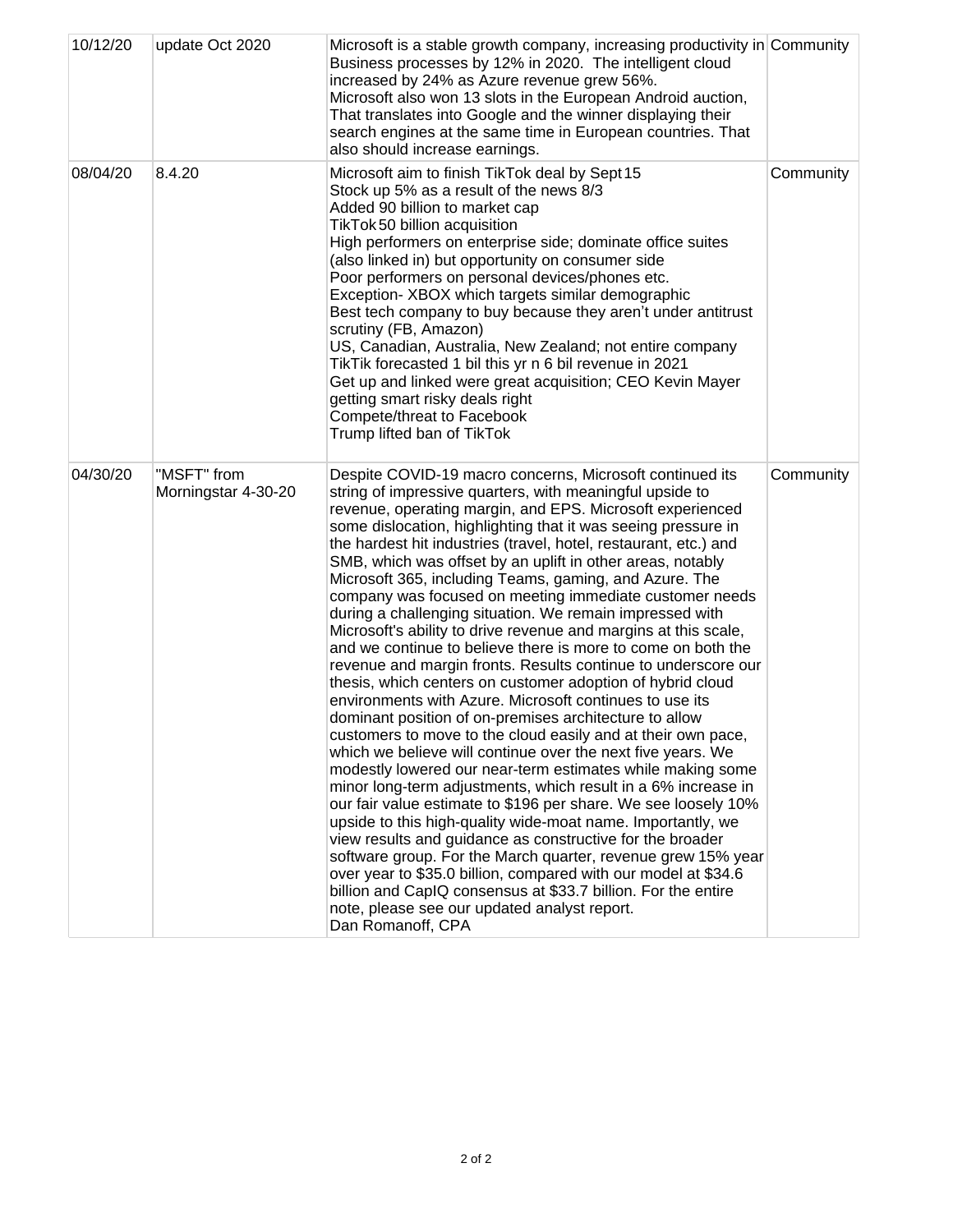

### **Quarterly Growth Trend Data**

**Company: Microsoft Symbol: MSFT**

Graph: Trailing 4 Quarters, Last 5 Years of Data



|        |                                     |      |                  | <b>Quarterly Data</b> |        |              |      |                                    |                                                                          |          |      |           | Last 12 Months Data |            |                       |              |      |
|--------|-------------------------------------|------|------------------|-----------------------|--------|--------------|------|------------------------------------|--------------------------------------------------------------------------|----------|------|-----------|---------------------|------------|-----------------------|--------------|------|
| Period | <b>EPS</b><br><b>Pre-Tax Profit</b> |      |                  |                       |        | <b>Sales</b> |      | <b>Income</b><br><b>Tax Rate I</b> | <b>EPS</b><br><b>Pre-Tax Profit</b><br><b>Sales</b><br><b>Income Tax</b> |          |      |           |                     |            | %Change               |              |      |
|        | \$ Mil<br>%Change<br>%Sales         |      |                  | %Change               | \$ Mil | %Change      |      |                                    | \$ Mil                                                                   | %Sales   |      | \$ Mil    | %Rate               | <b>EPS</b> | <b>Pre-Tax Profit</b> | <b>Sales</b> |      |
| 12/21  | 2.48                                |      | 22.2 22,515.0    | 43.5                  | 22.8   | 51.728.0     | 20.1 | 16.7                               | 9.39                                                                     | 79,680.0 | 43.1 | 184,903.0 | 8.418.2             | 10.6       | 39.9                  | 31.2         | 20.6 |
| 09/21  | 2.71                                |      | 48.9 20,524.0    | 45.3                  | 27.3   | 45,317.0     | 22.0 | 0.1                                | 8.94                                                                     | 75,502.0 | 42.8 | 176.251.0 | 7,789.9             | 10.3       | 44.4                  | 33.7         | 19.8 |
| 06/21  | 2.17                                | 48.6 | 19.405.0         | 42.0                  | 44.6   | 46.152.0     | 21.3 | 15.2                               | 8.05                                                                     | 71.102.0 | 42.3 | 168,088.0 | 9.780.1             | 13.8       | 40.0                  | 34.1         | 17.5 |
| 03/21  | 2.03                                | 45.0 | 17.236.0         | 41.3                  | 34.2   | 41.706.0     | 19.1 | 10.3                               | 7.34                                                                     | 65.119.0 | 40.7 | 159,969.0 | 9.176.9             | 14.1       | 22.3                  | 24.7         | 15.3 |
| 12/20  | 2.03                                | 34.4 | 18,337.0         | 42.6                  | 30.2   | 43.076.0     | 16.7 | 15.7                               | 6.71                                                                     | 60.726.0 | 39.6 | 153.284.0 | 9.462.6             | 15.6       | 16.9                  | 21.8         | 14.2 |
| 09/20  | 1.82                                |      | 31.9 16.124.0    | 43.4                  | 27.1   | 37.154.0     | 12.4 | 13.8                               | 6.19                                                                     | 56,474.0 | 38.4 | 147.114.0 | 9,028.8             | 16.0       | 16.6                  | 22.4         | 13.3 |
| 06/20  | 1.46                                |      | $-14.6$ 13,422.0 | 35.3                  | 6.6    | 38,033.0     | 12.8 | 16.5                               | 5.75                                                                     | 53,036.0 | 37.1 | 143,015.0 | 8,743.0             | 16.5       | 13.4                  | 21.4         | 13.6 |

Sales e Earnings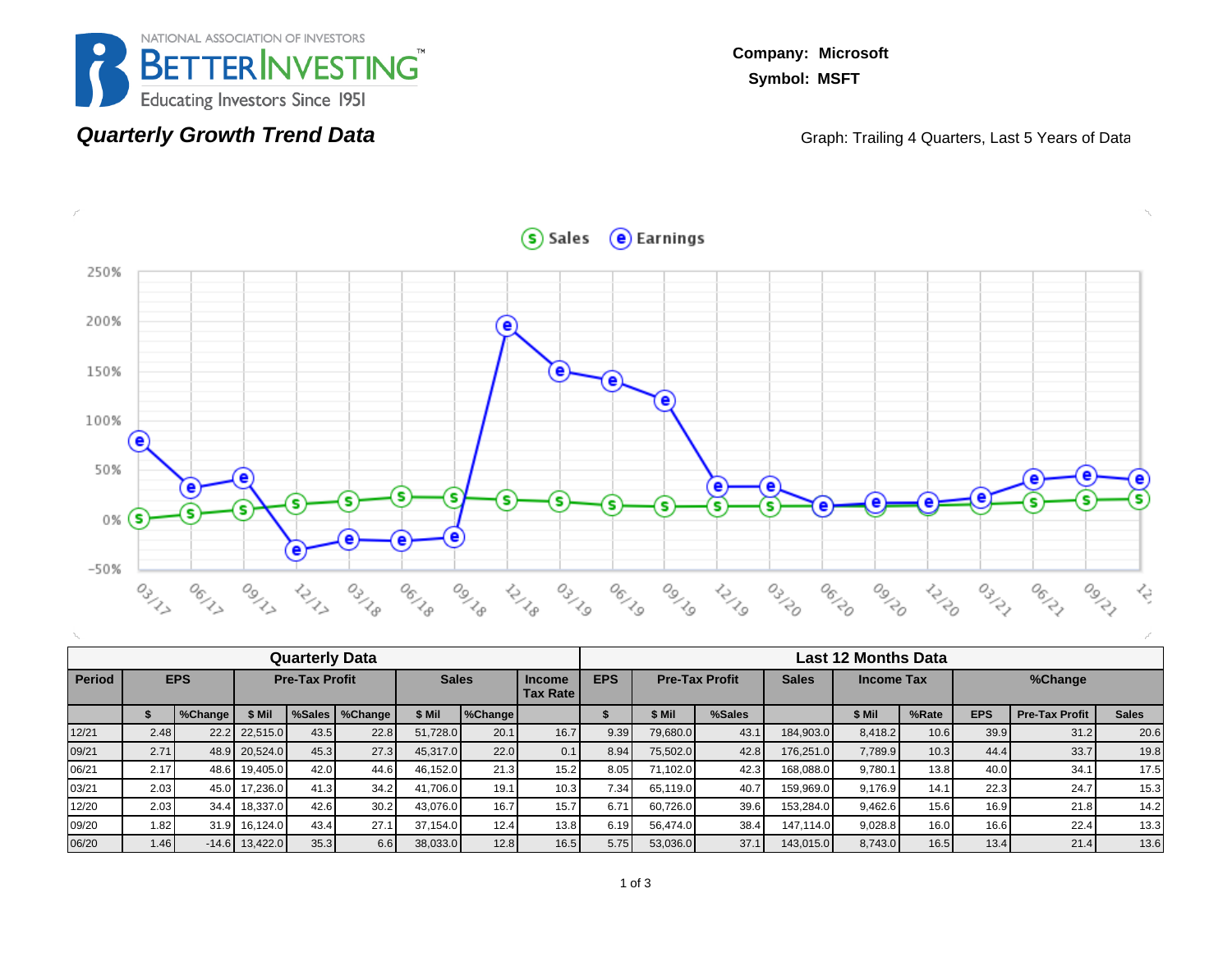

## **Quarterly Growth Trend Data**

Graph: Trailing 4 Quarters, Last 5 Years of Data

|               | <b>Quarterly Data</b> |            |            |                       |          |              |         |                                  |              | <b>Last 12 Months Data</b> |                       |              |                   |        |            |                       |              |  |  |
|---------------|-----------------------|------------|------------|-----------------------|----------|--------------|---------|----------------------------------|--------------|----------------------------|-----------------------|--------------|-------------------|--------|------------|-----------------------|--------------|--|--|
| <b>Period</b> |                       | <b>EPS</b> |            | <b>Pre-Tax Profit</b> |          | <b>Sales</b> |         | <b>Income</b><br><b>Tax Rate</b> | <b>EPS</b>   |                            | <b>Pre-Tax Profit</b> | <b>Sales</b> | <b>Income Tax</b> |        |            | %Change               |              |  |  |
|               | \$                    | %Change    | \$ Mil     | %Sales                | %Change  | \$ Mil       | %Change |                                  | $\mathbf{s}$ | \$ Mil                     | %Sales                |              | \$ Mil            | %Rate  | <b>EPS</b> | <b>Pre-Tax Profit</b> | <b>Sales</b> |  |  |
| 03/20         | 1.40                  | 22.8       | 12,843.0   | 36.7                  | 22.5     | 35,021.0     | 14.6    | 16.3                             | 6.00         | 52,210.0                   | 37.6                  | 138,699.0    | 5,835.8           | 11.2   | 33.3       | 25.0                  | 13.5         |  |  |
| 12/19         | 1.51                  | 39.8       | 14,085.0   | 38.2                  | 35.6     | 36,906.0     | 13.7    | 17.3                             | 5.74         | 49,853.0                   | 37.1                  | 134,249.0    | 5,536.2           | 11.1   | 33.2       | 24.9                  | 13.3         |  |  |
| 09/19         | 1.38                  | 21.1       | 12.686.0   | 38.4                  | 24.1     | 33,055.0     | 13.7    | 15.8                             | 5.31         | 46.153.0                   | 35.6                  | 129,814.0    | 5,313.4           | 11.5   | 120.3      | 19.2                  | 13.0         |  |  |
| 06/19         | 1.71                  | 50.0       | 12,596.0   | 37.4                  | 17.9     | 33,717.0     | 12.1    | $-4.7$                           | 5.07         | 43.688.0                   | 34.7                  | 125,843.0    | 4,793.7           | 11.0   | 140.3      | 19.8                  | 14.0         |  |  |
| 03/19         | 1.14                  | 20.0       | 10,486.0   | 34.3                  | 21.4     | 30,571.0     | 14.0    | 16.0                             | 4.50         | 41,772.0                   | 34.2                  | 122,211.0    | 6,840.2           | 16.4   | 150.0      | 33.3                  | 18.0         |  |  |
| 12/18         | 1.08                  | 231.7      | 10,385.0   | 32.0                  | 13.3     | 32,471.0     | 12.3    | 18.9                             | 4.31         | 39,927.0                   | 33.7                  | 118,459.0    | 6,347.4           | 15.9   | 195.2      | 39.5                  | 19.8         |  |  |
| 09/18         | 1.14                  | 35.7       | 10,221.0   | 35.1                  | 28.0     | 29,084.0     | 18.5    | 13.7                             | 2.41         | 38,711.0                   | 33.7                  | 114,906.0    | 20,652.3          | 53.4   | $-18.0$    | 50.0                  | 22.2         |  |  |
| 06/18         | 1.14                  | 37.3       | 10,680.0   | 35.5                  | 92.6     | 30,085.0     | 29.0    | 16.9                             | 2.11         | 36,474.0                   | 33.1                  | 110,360.0    | 19,820.9          | 54.3   | $-21.9$    | 57.6                  | 22.7         |  |  |
| 03/18         | 0.95                  | 55.7       | 8,641.0    | 32.2                  | 46.1     | 26,819.0     | 21.4    | 14.1                             | 1.80         | 31,339.0                   | 30.3                  | 103,592.0    | 14,336.8          | 45.7   | $-20.4$    | 49.6                  | 18.7         |  |  |
| 12/17         | $-0.82$               | $-224.2$   | 9,169.0    | 31.7                  | 44.1     | 28,918.0     | 20.0    | 168.7                            | 1.46         | 28,614.0                   | 28.9                  | 98,863.0     | 13,431.4          | 46.9   | $-31.1$    | 42.6                  | 15.4         |  |  |
| 09/17         | 0.84                  | 40.0       | 7,984.0    | 32.5                  | 49.9     | 24,538.0     | 20.0    | 17.6                             | 2.94         | 25,808.0                   | 27.4                  | 94,035.0     | 2,407.2           | 9.3    | 41.3       | 31.9                  | 10.1         |  |  |
| 06/17         | 0.83                  | 112.8      | 5,545.0    | 23.8                  | 65.7     | 23,317.0     | 13.1    | $-17.5$                          | 2.70         | 23,149.0                   | 25.7                  | 89,950.0     | 1,828.2           | 7.9    | 31.7       | 17.2                  | 5.4          |  |  |
| 03/17         | 0.61                  | 29.8       | 5,916.0    | 26.8                  | 17.5     | 22.090.0     | 7.6     | 18.9                             | 2.26         | 20.951.0                   | 24.0                  | 87,247.0     | 2,921.1           | 13.9   | 79.4       | 43.0                  | 0.4          |  |  |
| 12/16         | 0.66                  | 6.5        | 6,363.0    | 26.4                  | 8.7      | 24,090.0     | 1.2     | 18.3                             | 2.12         | 20,071.0                   | 23.4                  | 85,688.0     | 3,128.1           | 15.6   | 51.4       | 24.4                  | $-2.7$       |  |  |
| 09/16         | 0.60                  | 5.3        | 5,325.0    | 26.0                  | $-3.4$   | 20,453.0     | 0.4     | 11.9                             | 2.08         | 19,563.0                   | 22.9                  | 85,394.0     | 2,870.9           | 14.7   | 39.6       | 7.9                   | $-5.9$       |  |  |
| 06/16         | 0.39                  | 197.5      | 3,347.0    | 16.2                  | 290.6    | 20,614.0     | $-7.1$  | 6.7                              | 2.05         | 19,751.0                   | 23.1                  | 85,320.0     | 3,109.8           | 15.7   | 40.4       | 6.7                   | $-8.8$       |  |  |
| 03/16         | 0.47                  | $-23.0$    | 5,036.0    | 24.5                  | $-22.7$  | 20,531.0     | $-5.5$  | 25.4                             | 1.26         | 14,648.0                   | 16.9                  | 86,886.0     | $-940.8$          | $-6.4$ | $-47.7$    | $-45.4$               | $-8.3$       |  |  |
| 12/15         | 0.62                  | $-12.7$    | 5,855.0    | 24.6                  | $-25.4$  | 23,796.0     | $-10.1$ | 14.6                             | 1.40         | 16,129.0                   | 18.3                  | 88,084.0     | $-1,112.9$        | $-6.9$ | $-43.5$    | $-40.9$               | $-5.7$       |  |  |
| 09/15         | 0.57                  | 5.6        | 5,513.0    | 27.1                  | $-6.5$   | 20,379.0     | $-12.2$ | 16.2                             | 1.49         | 18,124.0                   | 20.0                  | 90,758.0     | $-767.1$          | $-4.2$ | $-41.6$    | $-33.6$               | $-0.8$       |  |  |
| 06/15         | $-0.40$               | $-172.7$   | $-1.756.0$ | $-7.9$                | $-126.7$ | 22.180.0     | $-5.1$  | $-82.0$                          | 1.46         | 18.507.0                   | 19.8                  | 93,580.0     | $-468.7$          | $-2.5$ | $-44.5$    | $-33.5$               | 7.8          |  |  |
| 03/15         | 0.61                  | $-10.3$    | 6,517.0    | 30.0                  | $-6.3$   | 21,729.0     | 6.5     | 23.5                             | 2.41         | 26,840.0                   | 28.3                  | 94,782.0     | 6,824.1           | 25.4   | $-9.7$     | $-2.0$                | 13.7         |  |  |
| 12/14         | 0.71                  | $-9.0$     | 7,850.0    | 29.7                  | $-0.4$   | 26,470.0     | 8.0     | 25.3                             | 2.48         | 27,280.0                   | 29.2                  | 93,456.0     | 6,603.8           | 24.2   | $-8.5$     | $-2.7$                | 12.0         |  |  |
| 09/14         | 0.54                  | $-12.9$    | 5,896.0    | 25.4                  | $-8.0$   | 23,201.0     | 25.2    | 23.0                             | 2.55         | 27,308.0                   | 29.8                  | 91,505.0     | 6,026.9           | 22.1   | $-5.2$     | $-2.2$                | 13.9         |  |  |
| 06/14         | 0.55                  | $-6.8$     | 6,577.0    | 28.1                  | 7.0      | 23,382.0     | 17.5    | 29.9                             | 2.63         | 27,820.0                   | 32.0                  | 86,833.0     | 5,803.3           | 20.9   | 1.2        | 2.8                   | 11.5         |  |  |
| 03/14         | 0.68                  | $-5.6$     | 6,957.0    | 34.1                  | $-8.5$   | 20,403.0     | $-0.4$  | 18.6                             | 2.67         | 27,388.0                   | 32.9                  | 83,347.0     | 4,981.9           | 18.2   | 36.9       | 28.8                  | 9.6          |  |  |
| 12/13         | 0.78                  | 2.6        | 7,878.0    | 32.1                  | 1.4      | 24,519.0     | 14.3    | 16.8                             | 2.71         | 28,034.0                   | 33.6                  | 83,433.0     | 5,219.9           | 18.6   | 48.1       | 40.0                  | 14.4         |  |  |
| 09/13         | 0.62                  | 17.0       | 6.408.0    | 34.6                  | 15.8     | 18,529.0     | 15.7    | 18.2                             | 2.69         | 27,926.0                   | 34.7                  | 80,370.0     | 5,281.5           | 18.9   | 45.4       | 36.3                  | 11.1         |  |  |
| 06/13         | 0.59                  | 1,083.3    | 6.145.0    | 30.9                  | 1,611.7  | 19,896.0     | 10.2    | 19.2                             | 2.60         | 27,052.0                   | 34.7                  | 77,849.0     | 5,193.3           | 19.2   | 30.0       | 21.5                  | 5.6          |  |  |
| 03/13         | 0.72                  | 20.0       | 7,603.0    | 37.1                  | 19.5     | 20,489.0     | 17.7    | 20.4                             | 1.95         | 21,266.0                   | 28.0                  | 76,012.0     | 15,664.5          | 73.7   |            |                       |              |  |  |
| 12/12         | 0.76                  | $-2.6$     | 7.770.0    | 36.2                  | $-5.7$   | 21,456.0     | 2.7     | 17.9                             | 1.83         | 20,026.0                   | 27.5                  | 72,930.0     | 14,719.1          | 73.5   |            |                       |              |  |  |
| 09/12         | 0.53                  | $-22.1$    | 5,534.0    | 34.6                  | $-24.3$  | 16,008.0     | $-7.9$  | 19.3                             | 1.85         | 20,495.0                   | 28.3                  | 72,359.0     | 15,149.4          | 73.9   |            |                       |              |  |  |